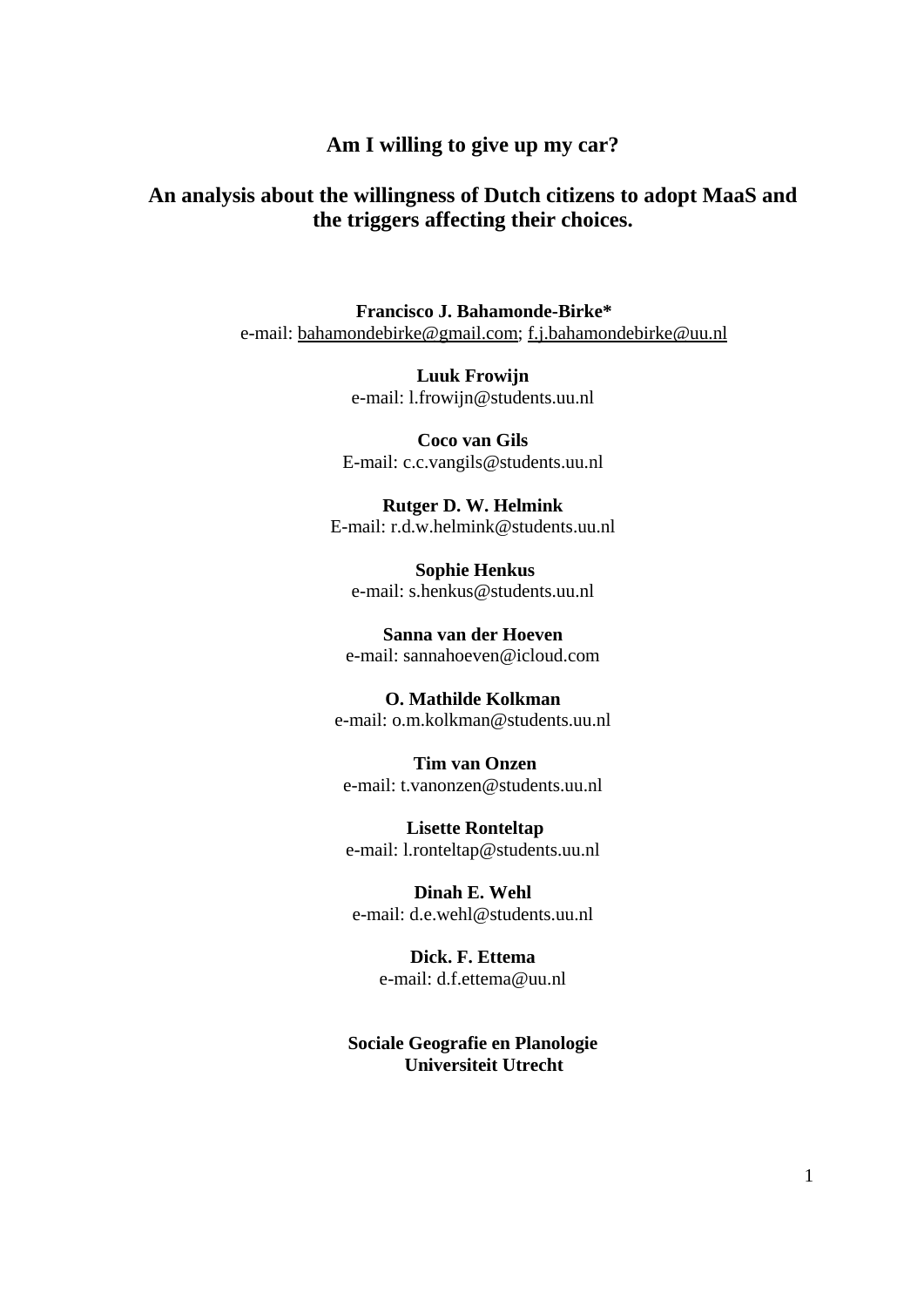### **ABSTRACT**

Mobility-as-a-Service (MaaS) is a new way to understand mobility, which integrates services such as car-sharing, bike-sharing, public transport, etc. Its goal is that mobility requirements be no longer privately-owned mobility resources, but requested on-demand. In this paper we considered the willingness to adopt MaaS services, choices between different kinds of MaaS subscriptions as well as the choice between MaaS and private vehicle ownership by means of two choice-experiments, address simultaneously on the basis of an HDCM framework.

The results show that the willingness to adopt MaaS is greatly influenced by the sociodemographic characteristics of the individuals, while the WTP for different mobility services within MaaS subscriptions lies below the current prices paid for those services individually. However, the WTP exhibits a large variation across individuals indicating that MaaS may be interesting for specific user groups.

*Keywords: mobility-as-a-service, MaaS, car ownership, mobility choices*

word count (excluding title page, abstract and references): 2 918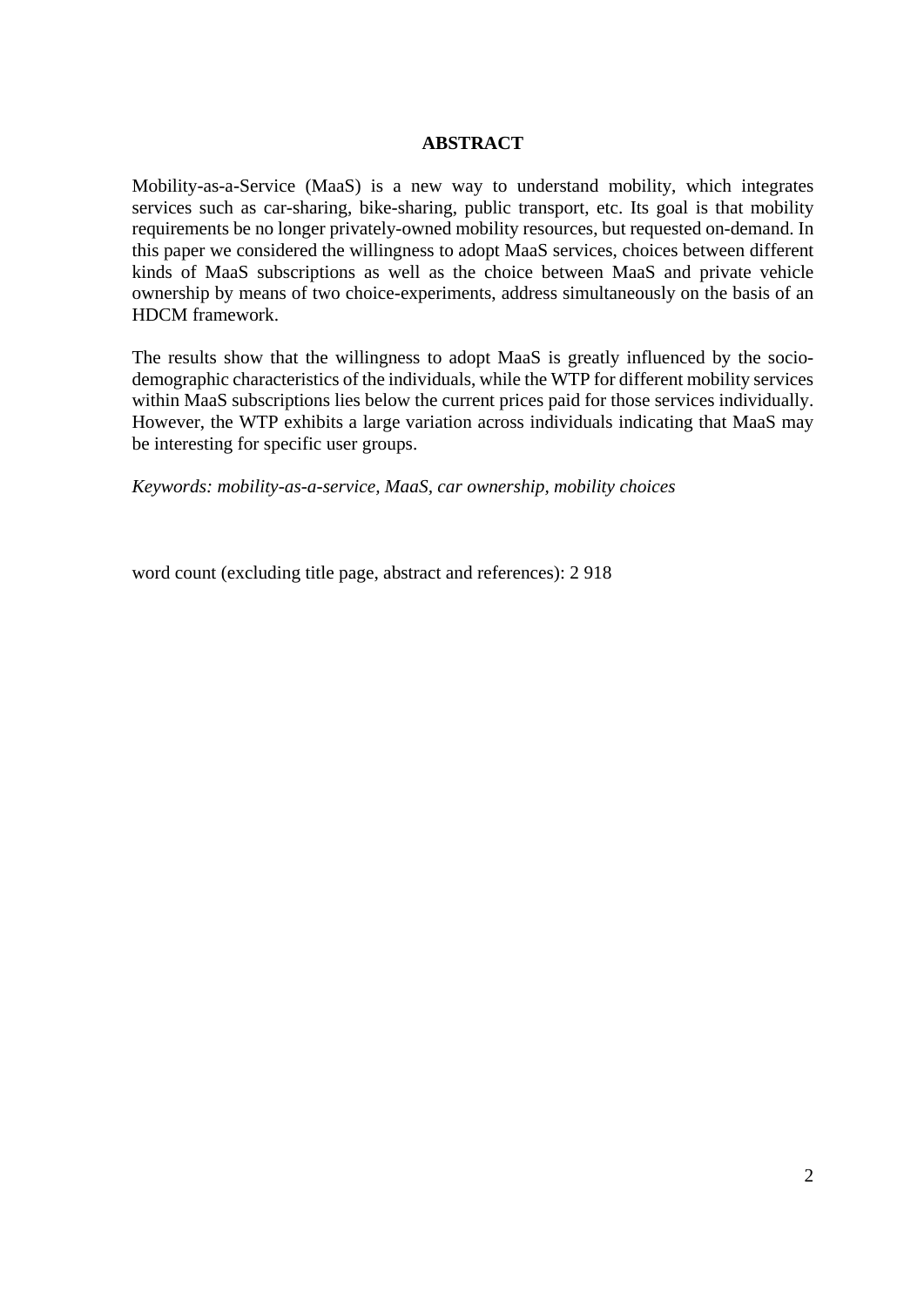### **1. INTRODUCTION**

For the majority of the population, a large share of their mobility requirements can be fulfilled by sustainable transportation modes, such as public and non-motorized transportation. However, these forms of transportation offer significantly less flexibility than private motorized transportation. Therefore, many households opt for the acquisition and use of private vehicles. While they are associated with large fixed costs, they are also characterized by low usage costs, convenience, and flexibility. Consequentially, once private vehicles are already available, the use of sustainable transportation modes and multimodality decreases (Le Vine and Pollack, 2009).

MaaS is a new way to understand mobility, promising to integrate several mobility tools and services such as car-sharing, bike-sharing, public transport, etc. Its ultimate goal is that mobility requirements be no longer fulfilled by privately-owned mobility resources, but by requesting mobility services on-demand (Shaheen and Cohen, 2013; Jittrapirom et al., 2017; Goodall et al., 2017). A switch from privately-owned transportation modes to MaaS is seen as a chance to increase the use of sustainable modes of transportation and to promote a more rational use of mobility supply and livable cities (Chen and Kockelman 2016; Hopkins and Schwanen, 2018).

However, granting access to mobility options that are currently available to owners of private vehicles only also carries the risk of weakening sustainable transport alternatives (e.g. if users of sustainable alternatives switch to motorized transport, or if occupancy rates decrease). In the immediate term, *ceteris paribus*, the deployment of MaaS should have a non-negative impact on the use of private motorization, as automobiles and other private motorized transportation modes become immediately available to users, who previously did not have access to them and relied exclusively on public transportation and non-motorized transportation. This impact can only be compensated if in the short/medium term individuals who previously had access to private motorization, replace this alternative with MaaS subscriptions, or if individuals who would have purchased private vehicles otherwise refrain from doing so, in light of the existence of MaaS services (implying a reduction in carownership). In both cases, an alternative with large fixed and low marginal costs would have been replaced by an alternative that promises a more rational use of resources (which in turn, should diminish the use of private motorized vehicles). Hence, the net effect of MaaS on improving the sustainability of cities will depend on how the aforementioned effects balance out, as subscriptions may reduce car ownership while still increasing the vehicle kilometer traveled (Hörcher and Grahan, 2020).

In this paper, we consider the users' preferences for MaaS services and how MaaS may impact car ownership on the basis of two stated-preferences experiments. The first experiment targets choices between different kinds of MaaS services, while the second considers the decision of choosing between Maas and ownership of private transportation. The answers to both choice tasks are analyzed in an integrated fashion considering common parameters across experiments and that answers provided by the same individuals in both experiments are correlated. We also consider underlying preferences for MaaS based on a latent variable.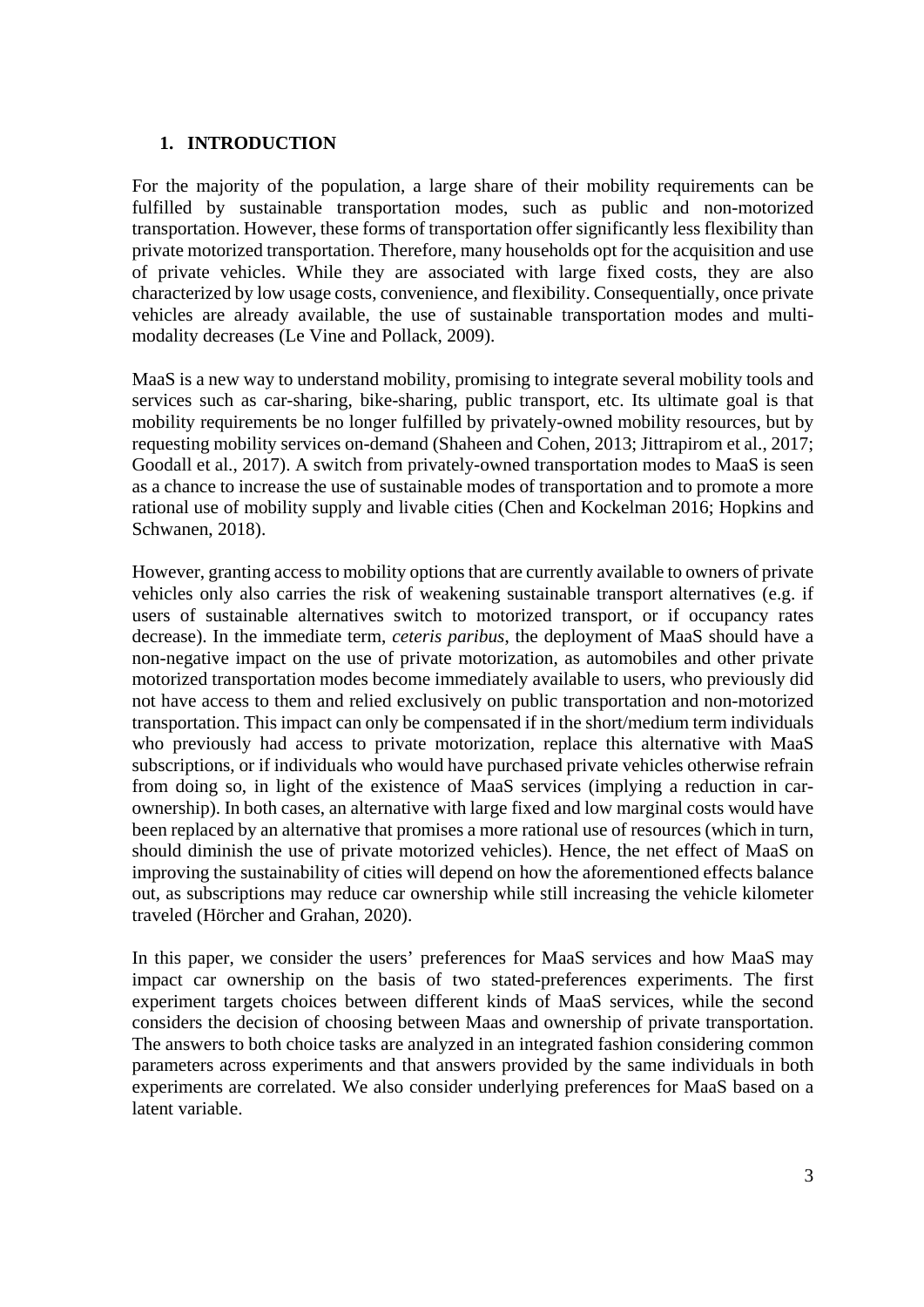## **2. EXPERIMENTAL DESIGN**

In the past, several studies have addressed the willingness to adopt MaaS on the basis of stated preferences (SP). However, the construction of MaaS bundles in SP-experiments is not straightforward. Given the large number of possible combinations between mobility options and the way to access them, it becomes prohibitive to consider all dimensions in a single SP-experiment, as it would easily exceed the cognitive capacity of the respondents (Caussade et al, 2005). Consequentially, most studies have centered their efforts upon a limited range of attributes, offering mostly a single pricing scheme to access different transportation modes (e.g. within a bundle access to shared-bikes may be offered in terms of a given amount of hours per month or in terms of a given price per hour, but both dimensions are not addressed jointly in the same experiment).

In light of the literature research and given that the focus of this study is to address how access to MaaS may impact car-ownership, we can identify two main challenges: first, whether individuals are likely to replace the ownership of private vehicles with MaaS subscriptions depends on the attributes of the MaaS subscriptions being offered, which, consequentially, implies that different kinds of bundles have to be considered. Second, MaaS subscriptions can be constructed in so many ways and include so many dimensions that they can easily overwhelm SP respondents (especially, if they are also required to weigh these bundles against car ownership).

Consequentially, it was decided to approach the problem considering two different SPexperiments. The first experiment would consider the choice between different MaaS bundles, while the second experiment would contrast a MaaS bundle against the options offered by private car ownership. The attributes considered by the different MaaS bundles would differ in both experiments, in order to cover a wider range of attributes. However, some attributes would appear in both experiments to allow connecting the answers provided in both of them following the approach suggested by Morikawa (1994). This would allow comparing the attributes contained in both experiments and deriving trade-offs between them. Furthermore, to link individual preferences and personal valuations in both experiments, each respondent was faced with both of them. This allows assessing a possible correlation among the answers provided in both tasks.

The first experiment consisted of choices between different MaaS bundles, akin to experiments previously reported in the literature. It considered two unlabeled MaaS bundles and an opt-out alternative, for individuals not being interested in MaaS at all. In general terms, the bundles considered in these experiments provided access to different mobility options on the basis of reduced prices. The attributes considered were the following:

- **a) MaaS subscription pric**e: Representing the monthly price paid for MaaS subscriptions. The price ranged between 50€ and 300€.
- **b) Public transport price:** Starting from the price per kilometer defined by Nederlandse Spoorwegen (0.2€ per km), the bundles considered different discounts, depending on whether the trip was conducted during peak or off-peak periods.
- **c) Car-sharing price:** Starting from a price of 0.3  $\epsilon$  per km (which aligns with the price used by different car-sharing providers in the country), the bundles considered different discounts, ranging from 0 to 60%.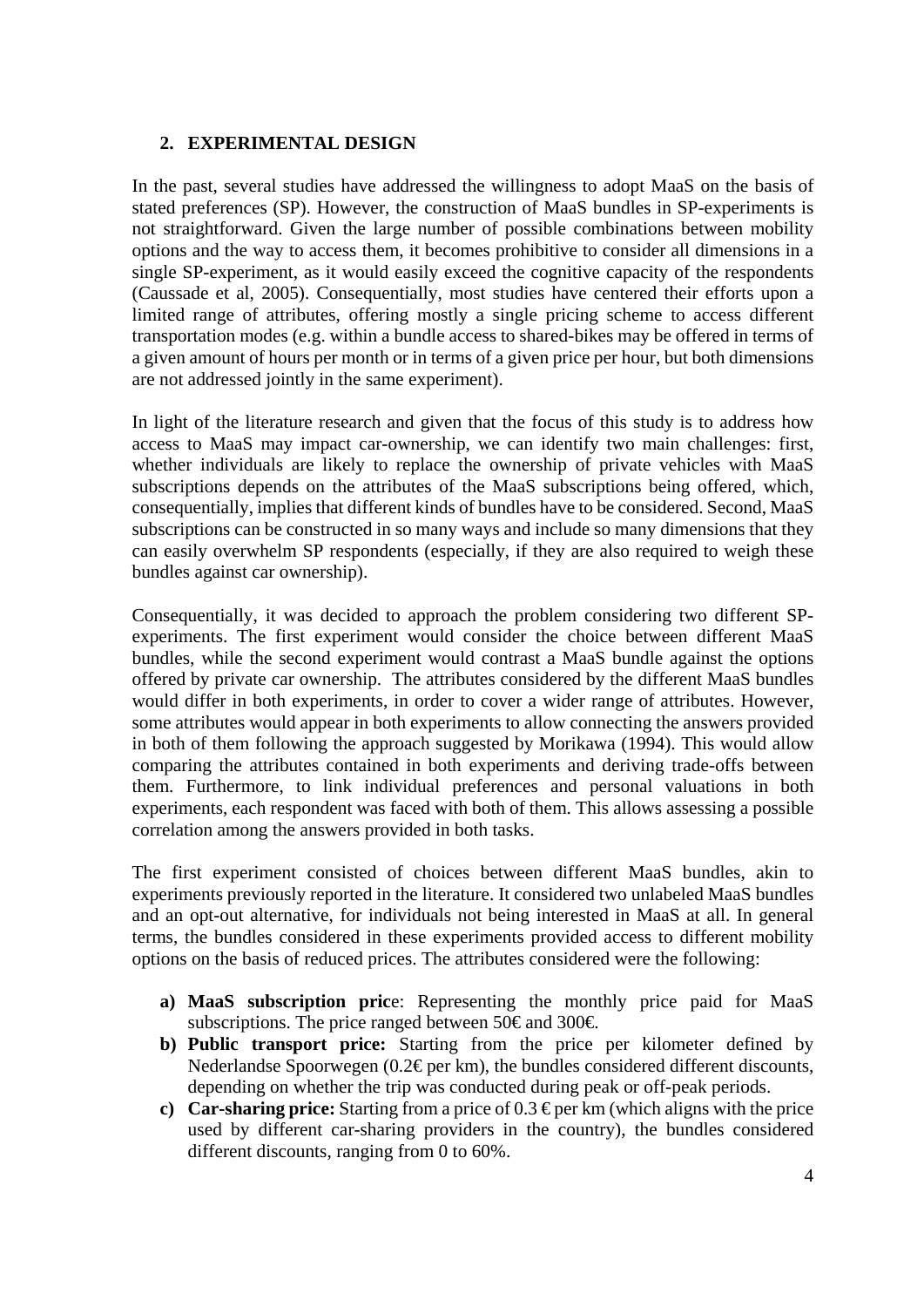- **d) Car-renting:** This attribute considered the unlimited use of a car for a longer period of time (akin to car-rentals). Each bundle considered a given number of free days ranging from zero to six days.
- **e) Bike-sharing price:** This attribute considered the use of shared-bikes. The base price was 0.2€ per hour, which aligns with the prices used by Nederlandse Spoorwegen.

The second experiment represented a choice between a given MaaS bundle, and a privatelyowned vehicle. In general terms, the MaaS-bundles considered in this experiment focus on limited free access to mobility options followed by full prices. The attributes considered were the following:

- **a) Fixed costs of car ownership:** Representing all fixed costs associated with carownership, namely road taxes, mandatory insurance, and age-related depreciation. Prices ranged between 150€ to 350€ with an average of ca. 270€.
- **b) MaaS subscription pric**e: Representing the monthly price paid for MaaS subscriptions. Price ranged between 75€ and 250€.
- **c) Variable costs of car ownership:** It represents the costs per kilometer associated with privately owned vehicles. It includes fuel costs, maintenance costs and usagerelated depreciation. The average costs are  $0.16 \epsilon$  per km.
- **d) Car-sharing:** It considered a given amount of free hours of car-sharing usage within the MaaS bundle. It ranged between 1 and 30 hours, with an average of 8 hours.
- **e) Public transport:** It considered a given amount of free trips per month within the MaaS bundle. It ranged from 5 to 100 trips with an average of 30. No differences between peak and off-peak periods were made.
- **f) Shared scooters:** It considered a given amount of free trips using shared-scooters within the MaaS bundle. It ranged between 5 and 30 trips with an average of ca. 12 trips.
- **g) Distance to the vehicles:** Represents the distance that the users have to walk to reach the vehicles (i.e. it represents how good the coverage of MaaS-services is).

Each individual faced four scenarios from each experiment (i.e. eight answers were collected per individual). Finally, each individual was asked regarding their willingness to use MaaS services in the future, having the options to answer likely, maybe and unlikely. This indicator was used to the model the underlying willingness of different individuals to adopt MaaS and is referred as the Maas Indicator throughout the paper.

## **3. DATA COLLECTION**

The data collection was conducted between June  $1<sup>st</sup>$  and June  $12<sup>th</sup>$  of 2021 making use of an online tool. Participants were randomly approached via printed invitations delivered doorto-door in accordance with random walk procedures. Starting points for the random walks were also randomly selected from different districts of Utrecht. In addition, surveys invitations were distributed in the nearby located communities of Driebergen-Rijsenburg and Montfoor. Given the sampling method, all residents were equally likely of being sampled. In total, 186 respondents answered the survey, but only 124 of them completed it, in such a way that it could be used for analysis purposes. An adequate distribution of households inhabiting city centers, transition zones, and suburbs was achieved.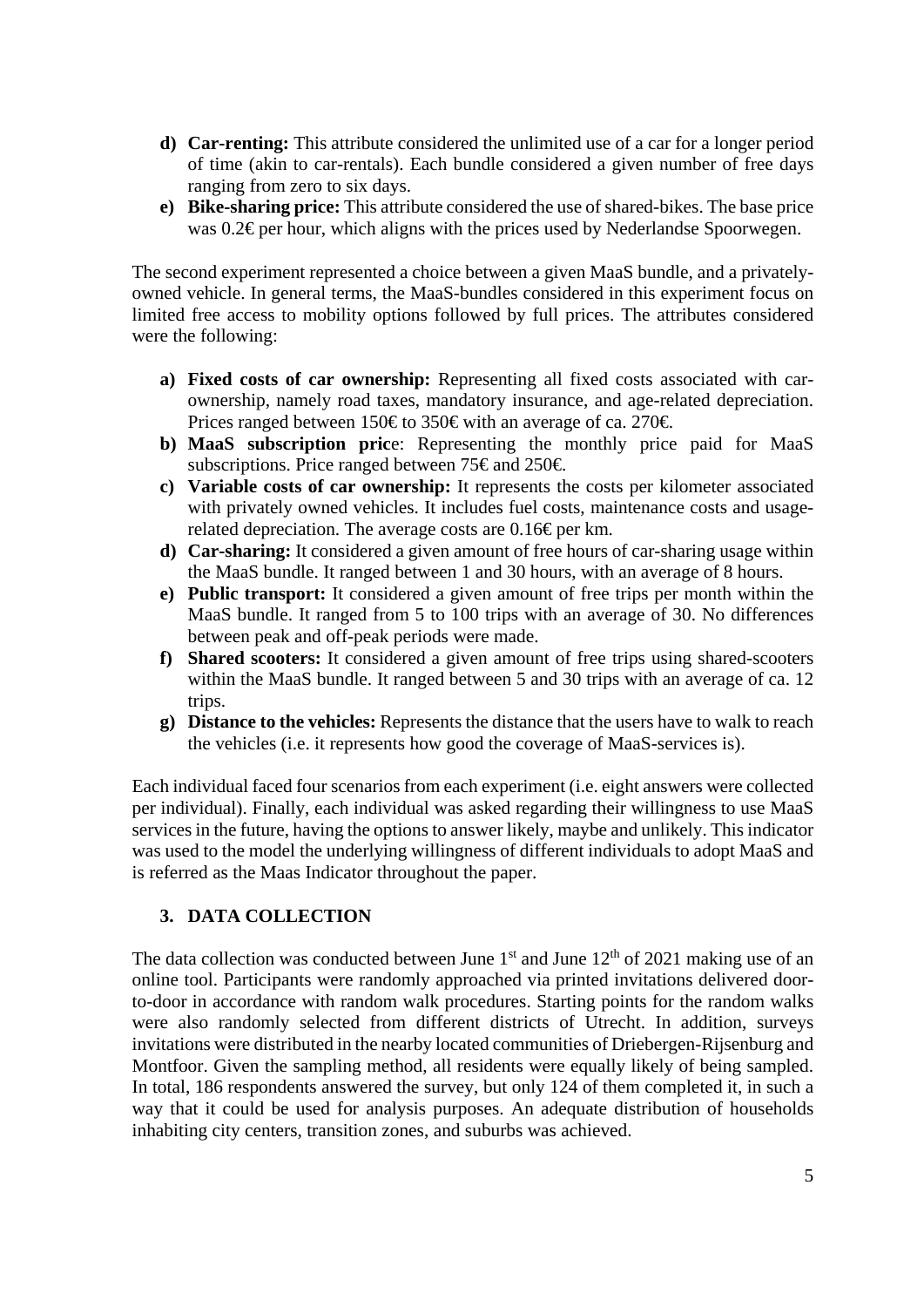#### **4. MODELING FRAMEWORK**

Due to space constraints, it is unfeasible to present a full description of the modeling framework. Thus, we present a schematic depiction of the model and the likelihood function that characterizes it.



$$
P(y_1 | X_1, \varphi, \upsilon, \eta, \phi; \beta, \gamma, \delta, \theta, \Sigma_{\varepsilon 1},)
$$
  

$$
L = \prod_q \iiint_{\phi \; \upsilon \; \varphi \; \zeta} \prod_{t} \frac{P(y_2 | X_2, \varphi, \upsilon, \eta, \phi; \beta, \gamma, \delta, \theta, \Sigma_{\varepsilon 2}, \cdot) \cdot d\zeta \cdot d\varphi \cdot d\upsilon \cdot d\phi}{f(\varphi | \Sigma_{\varphi}) \cdot f(\upsilon | \Sigma_{\upsilon}) \cdot f(\phi | \Sigma_{\phi})} \cdot d\zeta \cdot d\varphi \cdot d\upsilon \cdot d\phi ,
$$

where *y1* and *y2* represent the choices in the first and the second experiment, respectively. *I* represent the MaaS indicator. Consequentially, the first three terms of the integral represent the probabilities of observing a given choice in the first choice-task (SP1), in the second choice-task (SP2), or that a given level is stated for the indicator, respectively. The first two probabilities respond to an MNL specification while the third is given by an OL. However, because of the scale parameter, the estimators associated with different probability functions are not directly comparable. Then, for comparison purposes, one of them has to be normalized, while the others are expressed as a function of the former. This is done by multiplying all elements of the non-normalized utility functions by a scale parameter to be estimated (Morikawa, 1994).

#### **5. RESULTS AND DISCUSSION**

Two models have been selected. The first model considers no common variable across SP1 and SP2 (note that they are still correlated, as *LV\_MaaS* affects both utility functions). The second model considers that the valuation of the subscription price of MaaS and of the fixed costs of car ownership are common across both experiments. Similarly, it was considered that the costs of car-sharing per kilometer were perceived similarly to the variable costs of car ownership per kilometer. The results for the estimated models are presented in Table 2.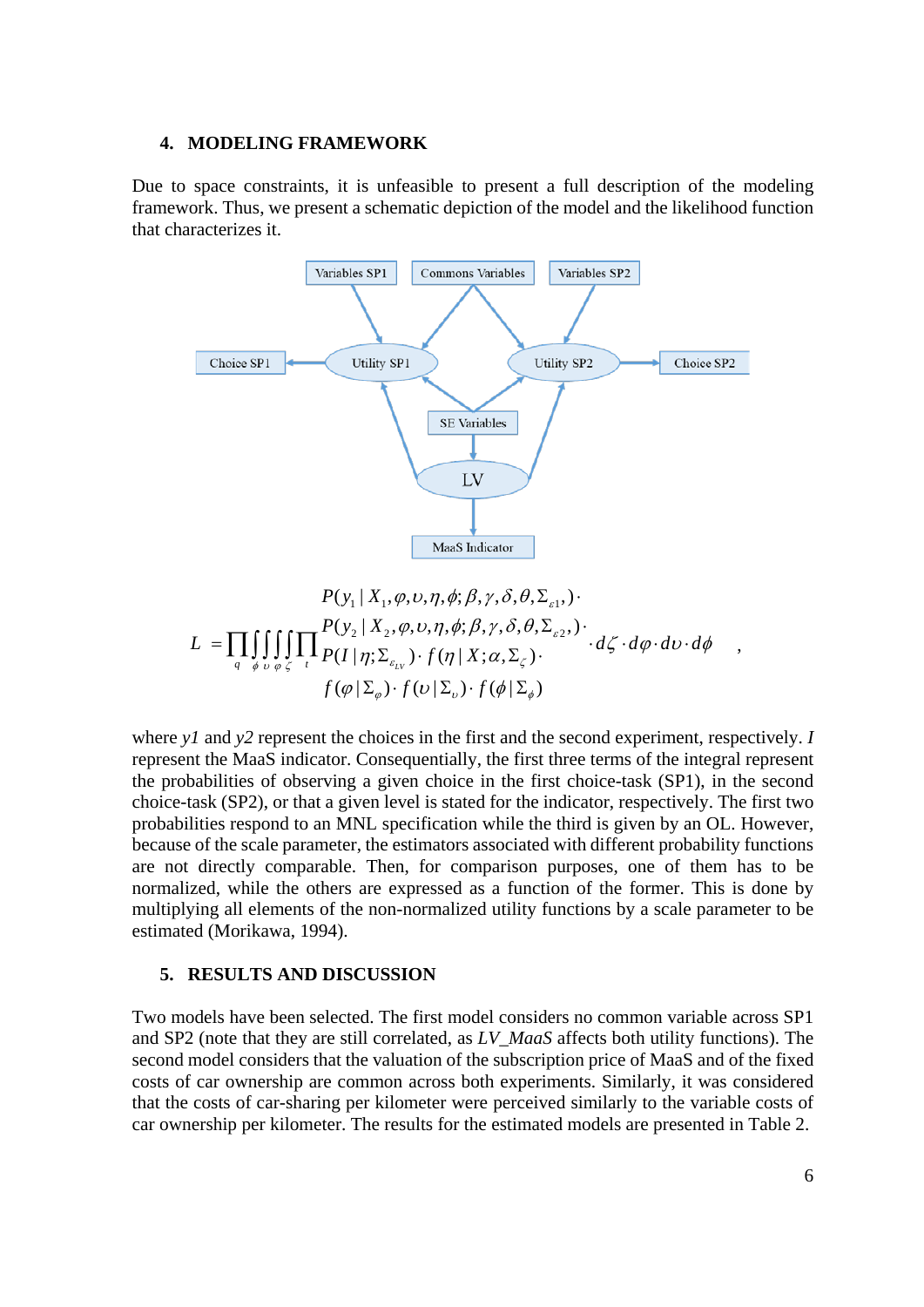| Variable                             | <b>Equation</b>                                    | <b>Model 1</b>           |                |                          | Model 2   |          |           |
|--------------------------------------|----------------------------------------------------|--------------------------|----------------|--------------------------|-----------|----------|-----------|
| CarOwnership                         | S.E. LV_MaaS                                       | $-2.74$                  | 0.333          | $(-8.25)$                | $-2.72$   | 0.326    | $(-8.37)$ |
| Female                               | S.E. LV_MaaS                                       | 1.53                     | 0.26           | (5.88)                   | 1.52      | 0.249    | (6.11)    |
| Old                                  | S.E. LV_MaaS                                       | $-1.09$                  | 0.448          | $(-2.43)$                | $-1.37$   | 0.43     | $(-3.18)$ |
| HingInc                              | S.E. LV_MaaS                                       | 1.11                     | 0.277          | (4.01)                   | 0.976     | 0.259    | (3.77)    |
| <b>AccTrnSt</b>                      | S.E. LV_MaaS                                       | 0.753                    | 0.315          | (2.39)                   | 0.954     | 0.29     | (3.29)    |
| ACS1_SP1                             | SP1_Utility_1                                      | 2.19                     | 0.621          | (3.53)                   | 2.62      | 0.492    | (5.33)    |
| ASC2_SP1                             | SP1_Utility_2                                      | 2.67                     | 0.703          | (3.8)                    | 2.94      | 0.635    | (4.62)    |
| LV_MaaS                              | SP1_Utility_1                                      | 0.754                    | 0.377          | (2)                      | 0.847     | 0.288    | (2.95)    |
| LV_MaaS                              | SP1_Utility_2                                      | 0.525                    | 0.389          | (1.35)                   | 0.643     | 0.282    | (2.28)    |
| Fixed_Cost_SP1                       | $SPI_Utility_1,2$                                  | $-0.0294$                | 0.00549        | $(-5.36)$                |           |          |           |
| $\varphi$ Fixed_Cost_SP1             | $SPI_Utility_1,2$                                  | -0.012                   | 0.00445        | $(-2.69)$                |           |          |           |
| Cost_Carsharing_SP1                  | $SPI_Utility_1,2$                                  | $-4.38$                  | 4.14           | $(-1.06)$                |           |          |           |
| $\varphi$ Cost_Carsharing_SP1        | $SPI_Utility_1,2$                                  | $-6.84$                  | 3.73           | $(-1.83)$                |           |          |           |
| CostProxy_PT_Peak_SP1                | $SPI_Utility_1,2$                                  | $-0.263$                 | 0.174          | $(-1.51)$                | $-0.365$  | 0.166    | $(-2.2)$  |
| <i><b>¢CostProxy_PT_Peak_SP1</b></i> | $SPI_Utility_1,2$                                  | 0.647                    | 0.221          | (2.93)                   | 0.617     | 0.228    | (2.71)    |
| Cost_PT_Valley_SP1                   | $SPI_Utility_1,2$                                  | $-8.88$                  | 3.1            | $(-2.86)$                | $-7.22$   | 2.71     | $(-2.67)$ |
| $\phi$ Cost_PT_Valley_SP1            | $SPI_Utility_1,2$                                  | 11.2                     | 3.24           | (3.45)                   | 10.7      | 3.33     | (3.21)    |
| Car_Rent_SP1                         | $SPI_Utility_1,2$                                  | 0.602                    | 0.215          | (2.8)                    | 0.407     | 0.196    | (2.07)    |
| Discount_Bike_SP1                    | $SPI_Utility_1,2$                                  | 3.87                     | 1.27           | (3.06)                   | 4.49      | 1.08     | (4.15)    |
| <i><b>¢Discount_Bike_SP1</b></i>     | $SPI_Utility \_2$                                  | 5.43                     | 1.36           | (3.99)                   | 6.35      | 1.21     | (5.25)    |
| <b>Fixed_Cost_Common</b>             | $SPI_Utility_1,2$<br>SP2_Utility_MaaS,PV           |                          |                |                          | $-0.0267$ | 0.00536  | $(-4.98)$ |
| v Fixed_Cost_Common                  | $SPI_U$ <i>dility</i> $1,2$<br>SP2_Utility_MaaS,PV |                          |                |                          | 0.0114    | 0.00269  | (4.24)    |
| Variable_Cost_Common                 | $SPI_Utility_1,2$<br>SP2_Utility_MaaS,PV           |                          |                |                          | $-8.52$   | 2.85     | $(-2.99)$ |
| v Variable_Cost_Common               | $SPI_Utility_1,2$<br>SP2_Utility_MaaS,PV           |                          |                | $\blacksquare$           | 6.53      | 2.27     | (2.88)    |
| Scale parameter                      | SP2_Utility_MaaS, PV                               | $\overline{\phantom{a}}$ | $\blacksquare$ | $\overline{\phantom{a}}$ | 0.735     | 0.222    | (3.3)     |
| ASC_MaaS_SP2                         | SP2_Utility_MaaS                                   | 4.16                     | 1.35           | (3.07)                   | $-5.89$   | 1.76     | $(-3.34)$ |
| $\boldsymbol{CarToWork}$             | SP2_Utility_MaaS                                   | 2.1                      | 0.89           | (2.36)                   | $-1.65$   | 0.966    | $(-1.7)$  |
| $LV\_MaaS$                           | SP2_Utility_MaaS                                   | 1.29                     | 0.277          | (4.65)                   | 1.84      | 0.528    | (3.48)    |
| Fixed_Cost_SP2                       | SP2_Utility_MaaS,PV                                | $-0.0197$                | 0.00501        | $(-3.94)$                |           |          |           |
| $\varphi$ Fixed_Cost_SP2             | SP2_Utility_MaaS,PV                                | 0.0124                   | 0.00392        | (3.15)                   |           |          |           |
| $Cost_Car_SP2$                       | SP2_Utility_MaaS,PV                                | $-9.68$                  | 3.3            | $(-2.93)$                |           |          |           |
| $\varphi$ Cost_Car_SP2               | SP2_Utility_MaaS,PV                                | $-6.92$                  | 3.39           | $(-2.04)$                |           |          |           |
| $PT\_SP2$                            | SP2_Utility_MaaS,PV                                | 0.0536                   | 0.0281         | (1.91)                   | 0.0858    | 0.0336   | (2.55)    |
|                                      | SP2_Utility_MaaS,PV                                | $-0.0863$                | 0.0234         | $(-3.69)$                | $-0.104$  | 0.0313   | $(-3.31)$ |
| Carsharing _SP2                      | SP2_Utility_MaaS,PV                                | 0.0522                   | 0.0326         | (1.6)                    | 0.0887    | 0.0402   | (2.21)    |
| Scooter_SP2                          | SP2_Utility_MaaS,PV                                | 0.066                    | 0.0329         | (2.01)                   | 0.0751    | 0.0447   | (1.68)    |
| Distance_SP2                         | SP2_Utility_MaaS,PV                                | $-0.212$                 | 0.0712         | $(-2.98)$                | $-0.288$  | 0.0942   | $(-3.06)$ |
| Threshold_1                          | OL                                                 | $-2.95$                  | 0.424          | $(-6.95)$                | $-2.81$   | 0.415    | $(-6.76)$ |
| Threshold_2                          | OL                                                 | 0.555                    | 0.411          | (1.35)                   | 0.695     | 0.396    | (1.75)    |
| Log-likelihood                       |                                                    |                          | -910.05        |                          |           | -912.96  |           |
| Equiprobable Log-likelihood          |                                                    |                          | $-1433.62$     |                          |           | -1433.62 |           |
| $\rho$ 2                             |                                                    |                          | 0.365          |                          |           | 0.363    |           |
| <b>Number of parameters</b>          |                                                    |                          | 34             |                          |           | 31       |           |

Table 2 – Model results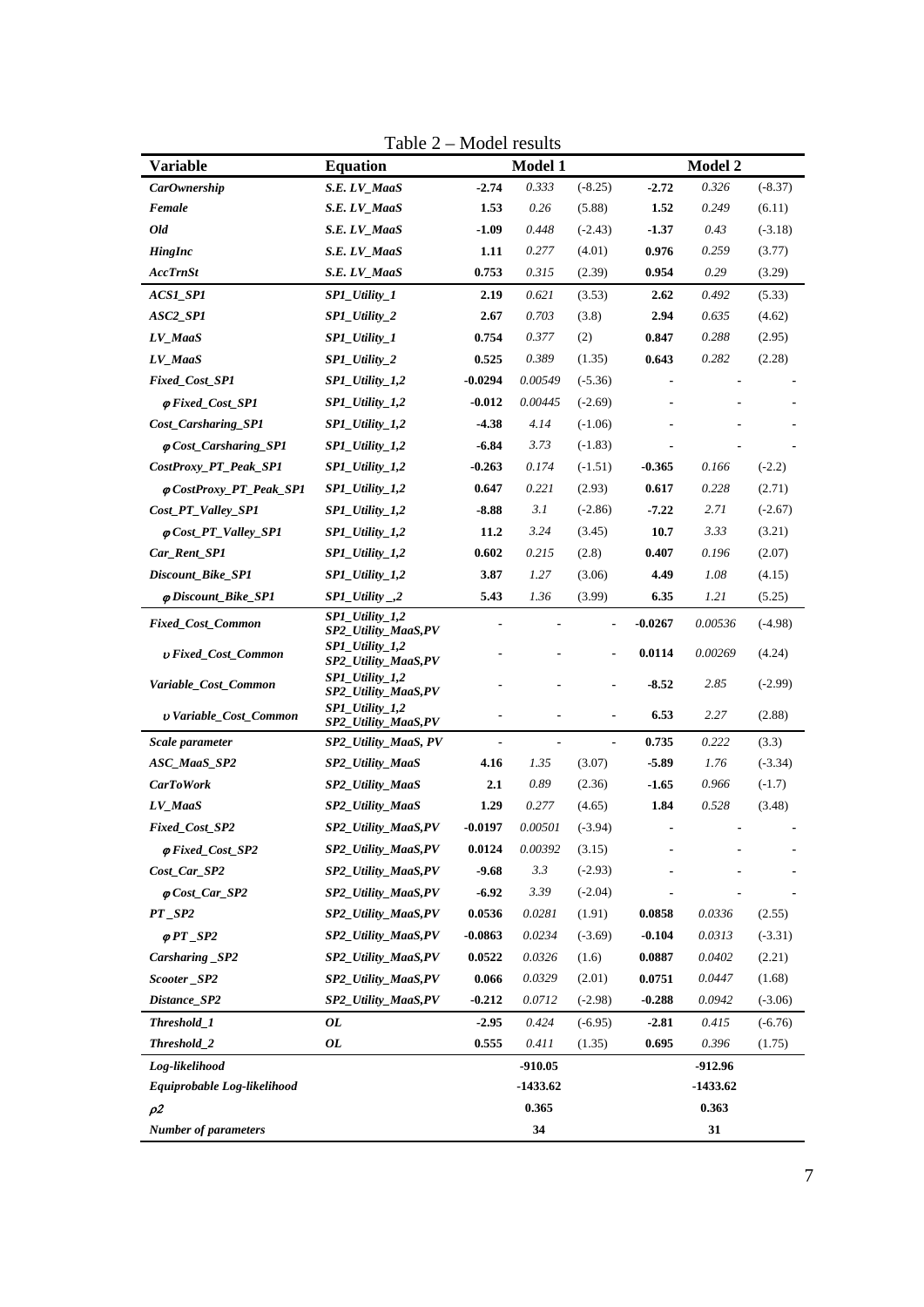For each model, the first column (in bold) indicates the estimated parameter, the second column (in cursive) indicates its standard deviation, while the third column (in parenthesis) indicates the t-statistic against zero. The final value for the log-likelihood is also reported. As a null-model does not exist for ordered models, the log-likelihood of the estimated models is contrasted with the log-likelihood of an equiprobable model.

The model considering common parameters across experiments does not offer a statistically superior performance to the restricted model (LRT =  $5.82 < X^2$ <sub>3,10%</sub>). Hence, respondents do not seem to consider the price of MaaS subscriptions differently in both models, which supports the proof-of-concept that different attributes of MaaS can be considered simultaneously by using different SP experiments. Furthermore, it indicates that the respondents seem to value differently neither the money spent on fixed costs for MaaS and on private vehicle ownership nor the money spent per kilometer for private vehicles and for car-sharing. This is consistent with the rationality assumptions. Note, however, that it does not imply that individuals value MaaS subscriptions and car-ownership alike, as both exhibit different ASCs.

Regarding the valuation of MaaS, individuals currently owning private vehicles or older than 70 years, exhibit a substantially lesser willingness to try MaaS. Women and individuals with higher incomes are more likely to be interested in MaaS. Living near a train station also increases the likelihood of being interested in MaaS. As expected, the willingness to try MaaS has a positive effect on likelihood of opting for MaaS instead of private vehicle ownership. On top of that, individuals regularly commuting by car appear to be much less willing to change private vehicles by MaaS.

Regarding the valuation of pricing schemes, the average individual exhibits a willingnessto-pay (WTP) of ca. 3.2 $\epsilon$  in monthly fixed costs in order to reduce the variable costs per km. of either car-sharing or private vehicles by  $1¢$ . This valuation does not statistically significantly differ from the WTP to reduce the costs per km. of PT during off-peak hours, which amounts to ca. 2.7€ in fixed costs. The WTP to reduce the costs per km. of PT during peak hours cannot be directly compared, as it depends on the commuting time, but for individuals commuting for 30 min. (close to the average of our sample) it amounts to ca. 4.1€ of fixed costs. The WTP for one day or car rental amounts to ca. 15 € per month, which is below current prices. Finally, the WTP for any kind of discount for bike-sharing is implausible high (amounting to more than  $160\text{€}$  of fixed costs per month), which is indicative of a rather psychological effect, implying that individuals expect that bike-sharing has to be included in any MaaS subscription bundle. This can be understood given the key role that bikes play in the Dutch society.

The WTP of the average individual for one free trip by PT, one free hour of car-sharing or one free trip by scooter is ca. 3.2€, 3.3€ and 2.8€ of monthly fixed costs, respectively. While the price for one free trip by PT aligns with actual prices, the WTP for free hours of carsharing or free trips by scooter seems to be below actual prices. Finally, the average individual exhibits a WTP of ca. 11€ of monthly fixed costs to reduce the average distance to the vehicles by one minute.

From a policy perspective, the WTP of the average individual for free access to mobility options is consistently below the prices currently paid for single access to these